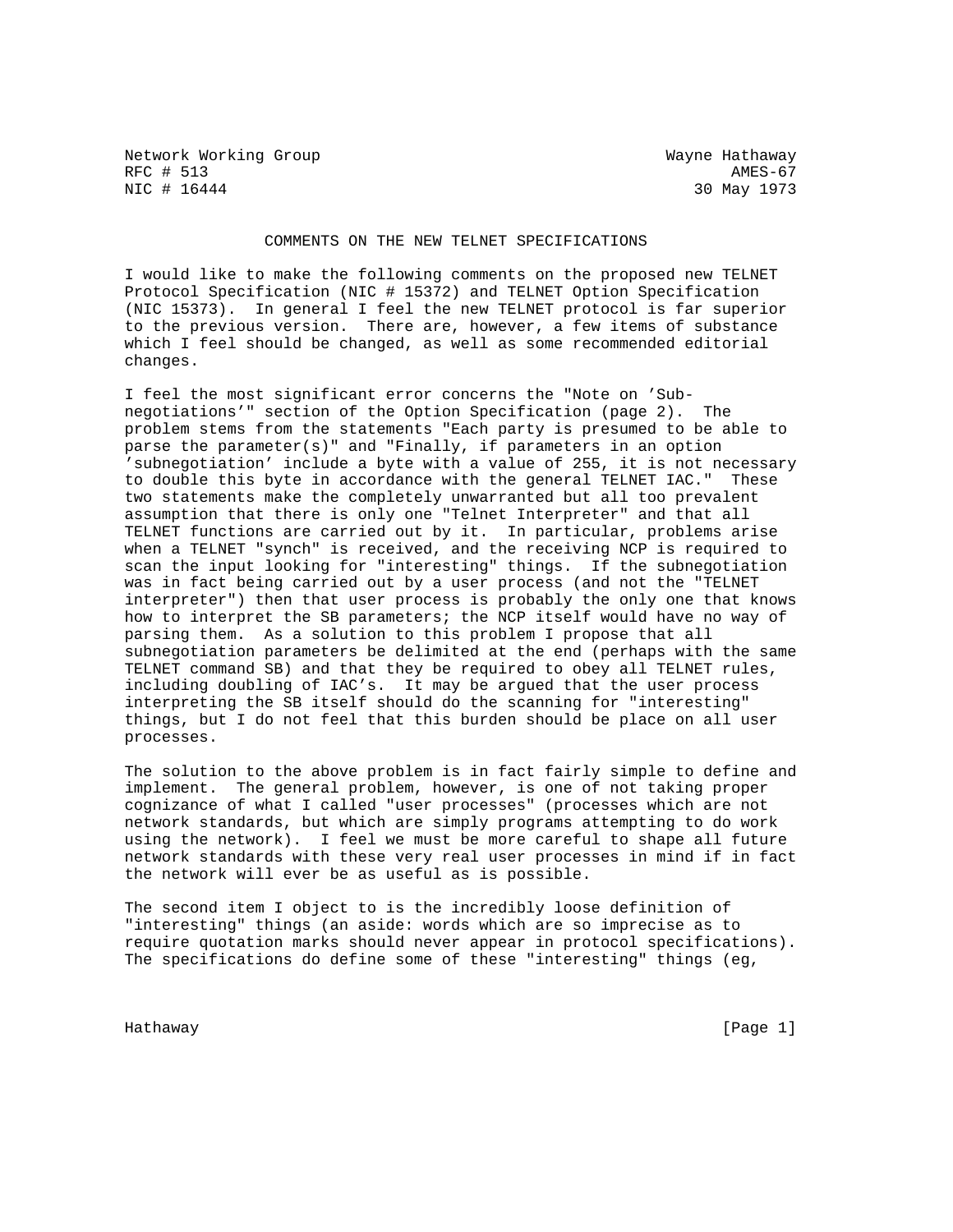most TELNET commands) but they then include "and perhaps other characters or character strings as well". To eliminate the difficulty of implementing an undefined set of "interesting" things, I would propose that the set of "interesting" things, contain only the DM command itself. The TELNET "synch" would thus be defined as "discard all input up to and including the next DM command." This change should cause no problems with user-generated "interesting" things if they are sent after the "synch" (as specified in the proposed new File Transfer Protocol Specifications). System-generated signals (such as option requests) could be discarded, however, so some additional discussion is in order. If the recommendation that requests not be sent except when something changes is followed, the spontaneous generation of "interesting" things by TELNET itself (whatever that implies) would seem to be rare, especially at the same time that users are generating "synch's". A more positive solution could be had by defining a "synch response" (SR) TELNET command. The SR command would be sent when the INS and DM had both been processed (ie, when the "synch" had been completely received). If a process should ever receive an SR when it has an option request outstanding, the request has been discarded and must be repeated. User processes which carry on option negotiations would be the generators of any "synch's" so they can handle discarded option requests as desired. Note that this assumes that the TELNET process itself will never generate a spontaneous "synch"; comments are solicited on this. Another possible solution would be to define a "TIMING-MARK" TELNET command (see "TELNET Timing Mark Option", NIC # 16238), which would be sent immediately following the DM of a "synch". The response to the TIMING-MARK (also to be defined) would mean the same as the proposed SR command.

The final non-editorial comment concerns the need for some means of specifying horizontal tab positions and use. This is quite a nuisance when dealing with systems which normally handle tabs for local terminals. Perhaps this issue can be best handled with an appropriate option; comments are solicited.

The only editorial comments are on the TELNET Protocol document, which I reference below by page number.

On page 8 the parenthetical comment "(i.e., when a process at one end of a TELNET connection is 'blocked on input')" should either be removed or rewritten to avoid the (to me) incomprehensible phrase "blocked on input." If additional discussion is felt to be necessary, I would propose "i.e., when a process at one end of a TELNET connection cannot proceed without additional input)." If examples are felt necessary, I would propose "(e.g., in the state characterized by the Multics term 'blocked on input')." The parallel could also be drawn between the GA and the concept of a "read command" being issued to request more input.

Hathaway [Page 2]